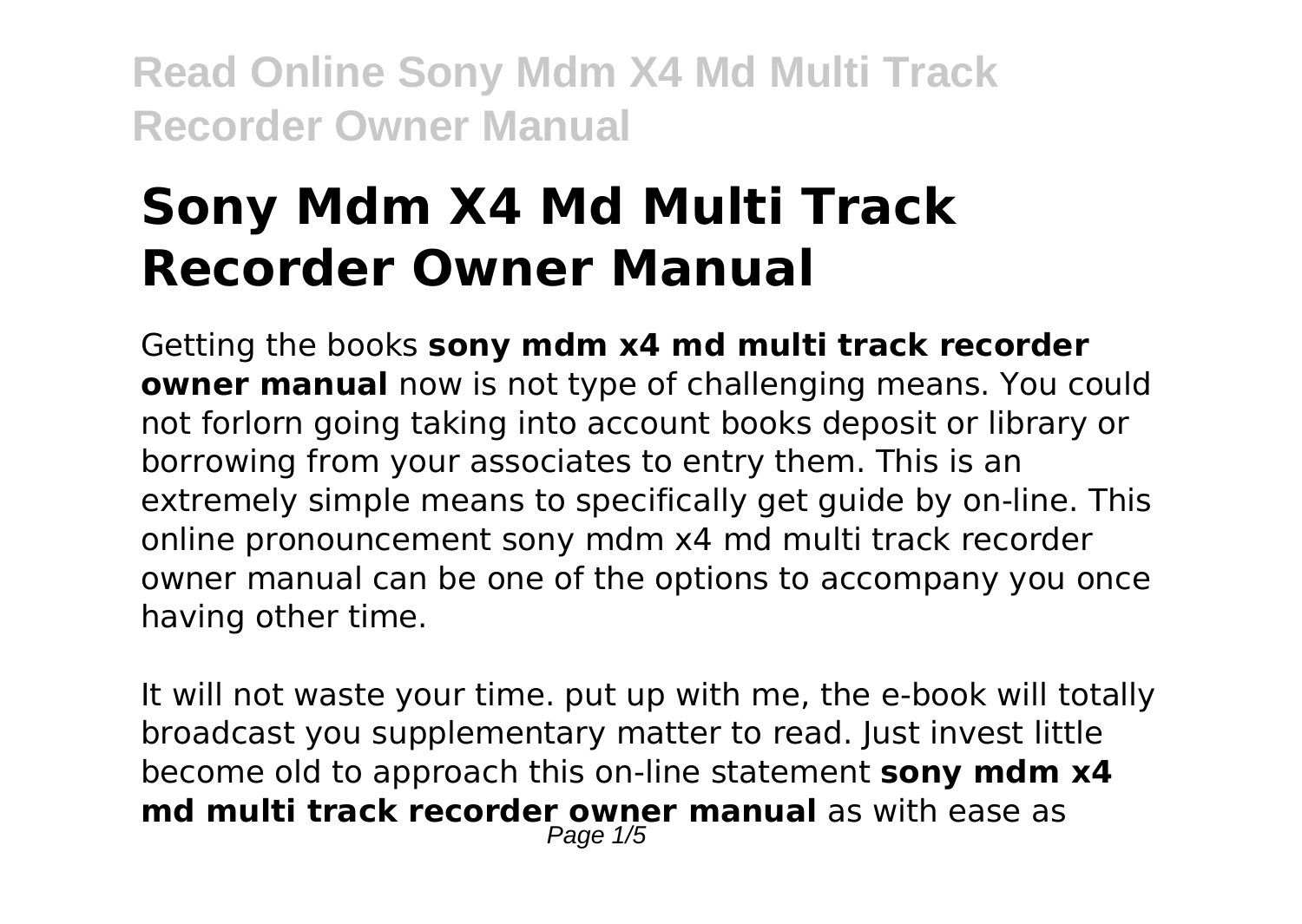evaluation them wherever you are now.

Thanks to public domain, you can access PDF versions of all the classics you've always wanted to read in PDF Books World's enormous digital library. Literature, plays, poetry, and non-fiction texts are all available for you to download at your leisure.

#### **Sony Mdm X4 Md Multi**

Sony MDM-X4 MiniDisc Multitrack Recorder MKII MD \$150 (Dover, NH) pic hide this posting restore restore this posting. \$150. favorite this post Jun 30 magstar snare drums \$150 (nashua) pic hide this posting restore restore this posting. \$150. favorite this post Jun 30 DW kick pedal \$150 (nashua) pic hide this posting restore restore this posting. \$150. favorite this post Jun 30 yamaha kick ...

### new hampshire musical instruments - by owner -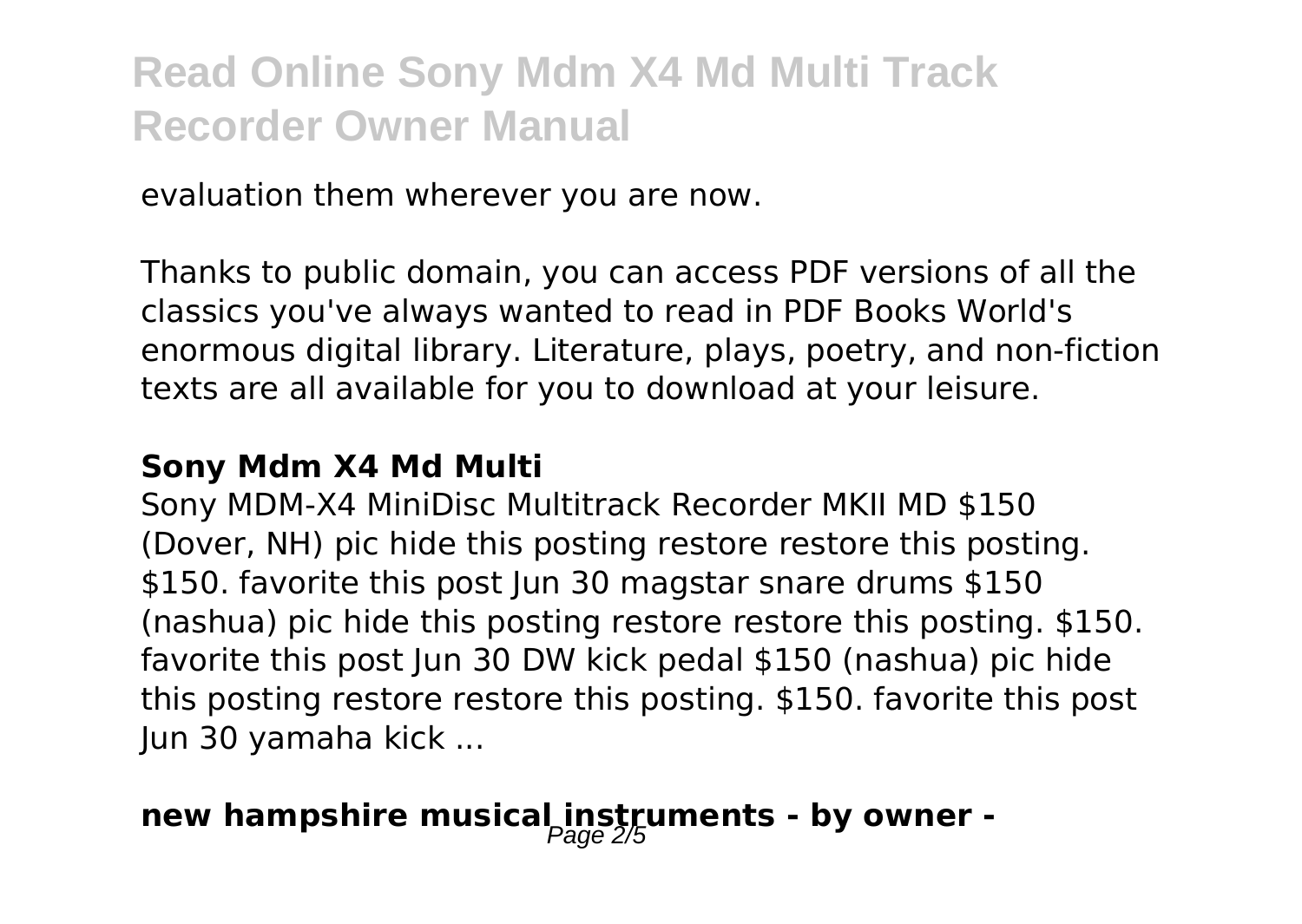#### **craigslist**

Last updated: December 3, 2019 Google Fusion Tables and the Fusion Tables API have been discontinued. We want to thank all our users these past nine years. We understand you may not agree with this decision, but we hope you'll find alternatives that are just as useful, including BigQuery, Cloud SQL, Maps Platform, and Data Studio.. Frequently Asked Questions

#### **FAQ: Google Fusion Tables - Fusion Tables Help**

オーセンティックワークスは、u理論、成人発達理論、インテグラル理論等、変革と創造に関するテクノロジーを活用し <u>odgeboorgenaar (anggeboorgenaargenaargenaargenaargenaargenaargenaargenaargenaargenaargenaargenaargenaargenaarg</u>

**オーセンティックワークス株式会社|リーダーシップと共創造(コ・クリエイション)をプロデュース** フランス マンド アンドリー アンドリー アンドリー アンドリー アンドリー アンドリー アンドリー アンドリー アンドリー アンドリー アンドリー アンドリー アンドリー アンドリー アンドリー アンドリー アンドリー アンドリー アンドリー アンドリー アンドリー アンドリー アンドリー アンドリー アンドリー アンドリー アンドリー アンドリー アンドリー アンドリー アンドリー アンドリー アンドリー アンドリー アンドリー アンドリ You must come now nonnonononononon

**Category** Page 3/5